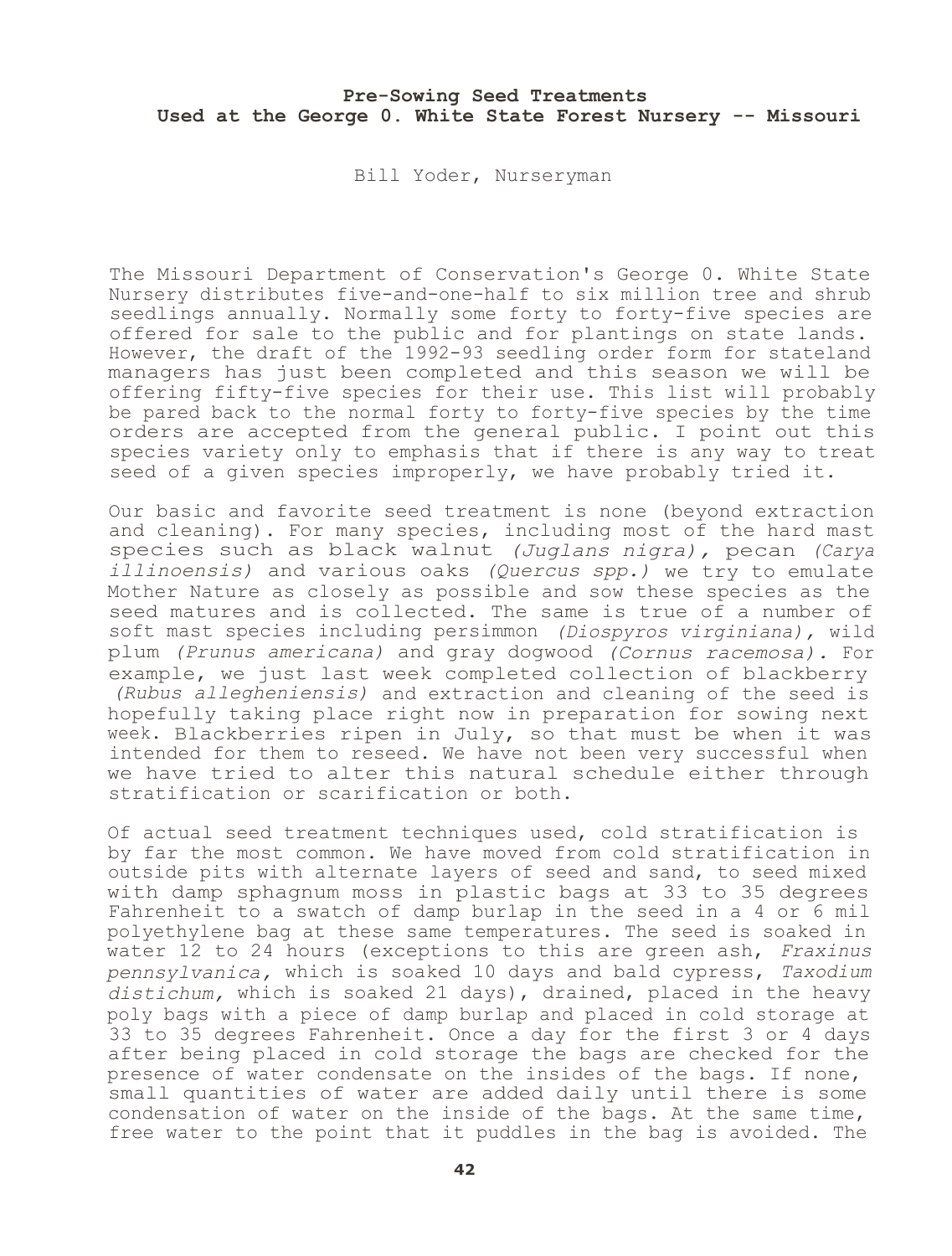length of time involved in stratification, particularly in the case of fall maturing deciduous seeds, is generally dictated by the weather, and might be as little as 10 days or as much as 120 days. Most seeds require some surface drying after stratification before they can be mechanically sown.

Pine *(Pinus spp.)* stratification is handled somewhat differently, in that the time in stratification is (attempted at least) controlled more exactly, as for many species too lengthy of a stratification period can be detrimental. Therefore, these seeds are taken from the long term storage freezer for stratification as close to the ideal stratification period prior to anticipated sowing as possible. The actual stratification is then handled the same as described above with one additional step between the end of the stratification period and sowing. We treat all pine seeds with thiram prior to sowing. A suspension of 42% thiram is used with a latex sticker to coat the pine seed at the rate of 1 1/2 to 2 ounces of chemical per pound of seed. This treatment is accomplished in a cement mixer. The seed is then spread on screens and allowed to air dry to the point that it will flow freely before sowing.

This is the only chemical coating of seed that we do. We do, however, use sulfuric acid to chemically scarify several hard coated species, notably, redbud *(Cercis canadensis),* black locust *(Robinia pseudoacacia),* aromatic sumac *(Rhus aromatica)* and Kentucky coffeetree *(Gymnocladus dioicus).* Base times for the acid soak range from 30 minutes for redbud to 2 hours for Kentucky coffeetree. As this amount of time in the acid is approached the condition of the seed is monitored closely for evidence of seedcoats being totally removed. When the first of these are noticed the seed is removed from the acid and rinsed thoroughly. The seed is stirred occasionally while in the acid and spread on screens for rinsing and drying.

Late seed deliveries, lack of seedbed space available for sowing, and weather are just some of the things that interfere with sowing schedules and will cause alterations to seed treatment plans. For example, this past year we planted some 40,000 pounds of acorns of 10 species of oak and simply did not have seedbed space in which to sow all of this in the fall as we would have preferred. This made it necessary to stratify and spring sow several thousand pounds. Spring sowing of oak for us will typically reduce the size of seedling produced because the growing season for this material is usually about a month shorter than for fall seeded.

A major exception to the preferred fall seeding, of oak is bur oak *(Quercus macrocarpa).* The reason for this exception is depredation of the acorns by deer if fall sown. The first night that the ground does not refreeze in the spring (late February or early March) the deer literally root the bur oak acorns from the beds. They will pass up all other species of oak to get at the bur oak acorns to the point that the beds appear as if hogs had been pinned